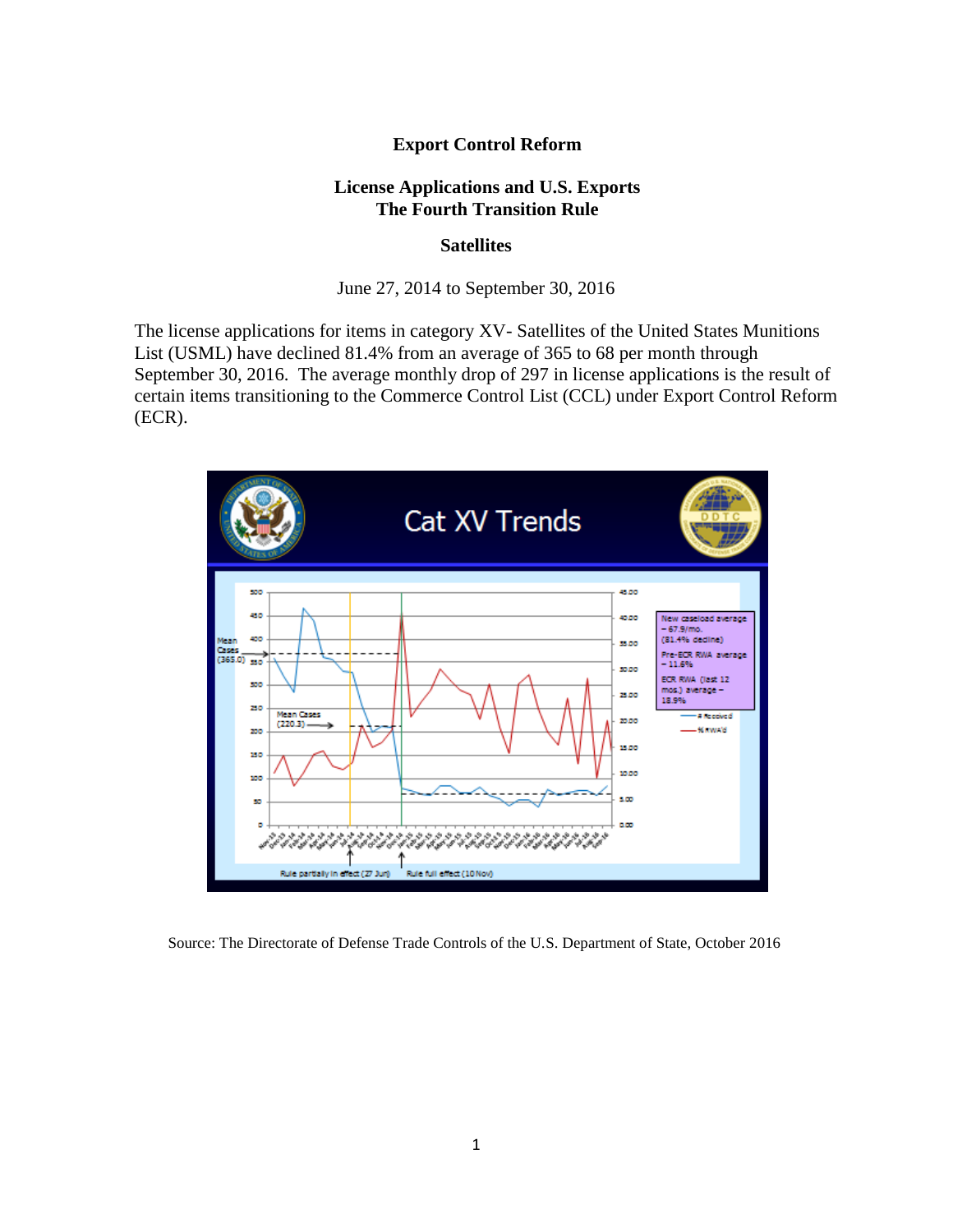Since the Fourth ECR Transition Rule became effective on June 27, 2014, the average number of BIS license applications for the four 9x515 items created by this rule is 91 per month through September 30, 2016. The approval rate is 79.5%.



**BIS License Applications for the Fourth ECR Transition Rule** June 27, 2014 to September 30, 2016

Source: Commerce U.S. Exports Exporter Support System, October 2016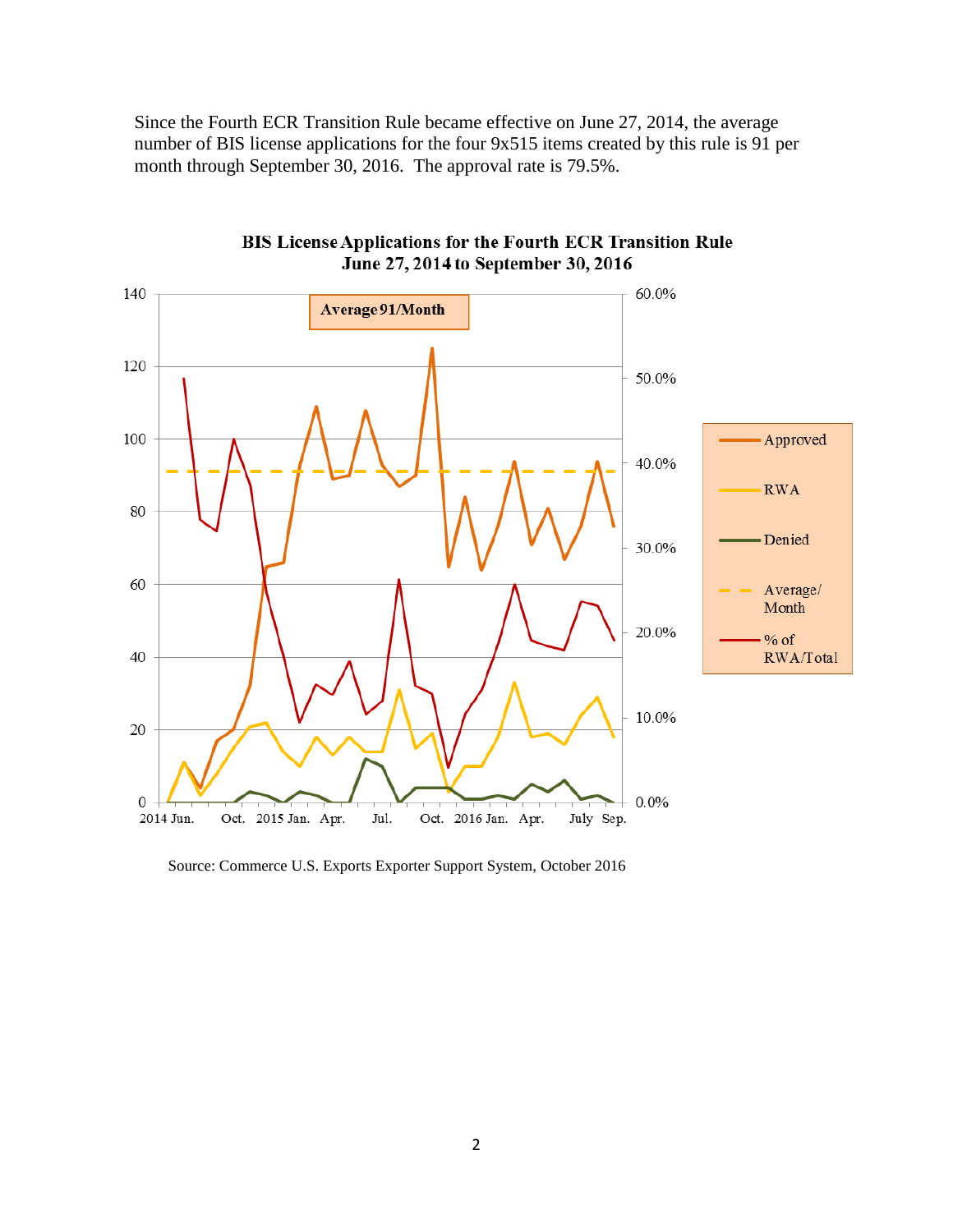From June 27, 2014 to the third quarter of 2016, the U.S. exports of items under the Fourth ECR transition Rule – Satellites items (9x515) under BIS jurisdiction totaled 5,609 shipments for \$3.2 billion.



The U.S. Cumulative Exports of the Fourth ECR Transition Rule **Items under BIS Jurisdiction** June 27, 2014 to September 30, 2016

Source: Automated Export System (AES), October 2016



Source: Automated Export System (AES), October 2016